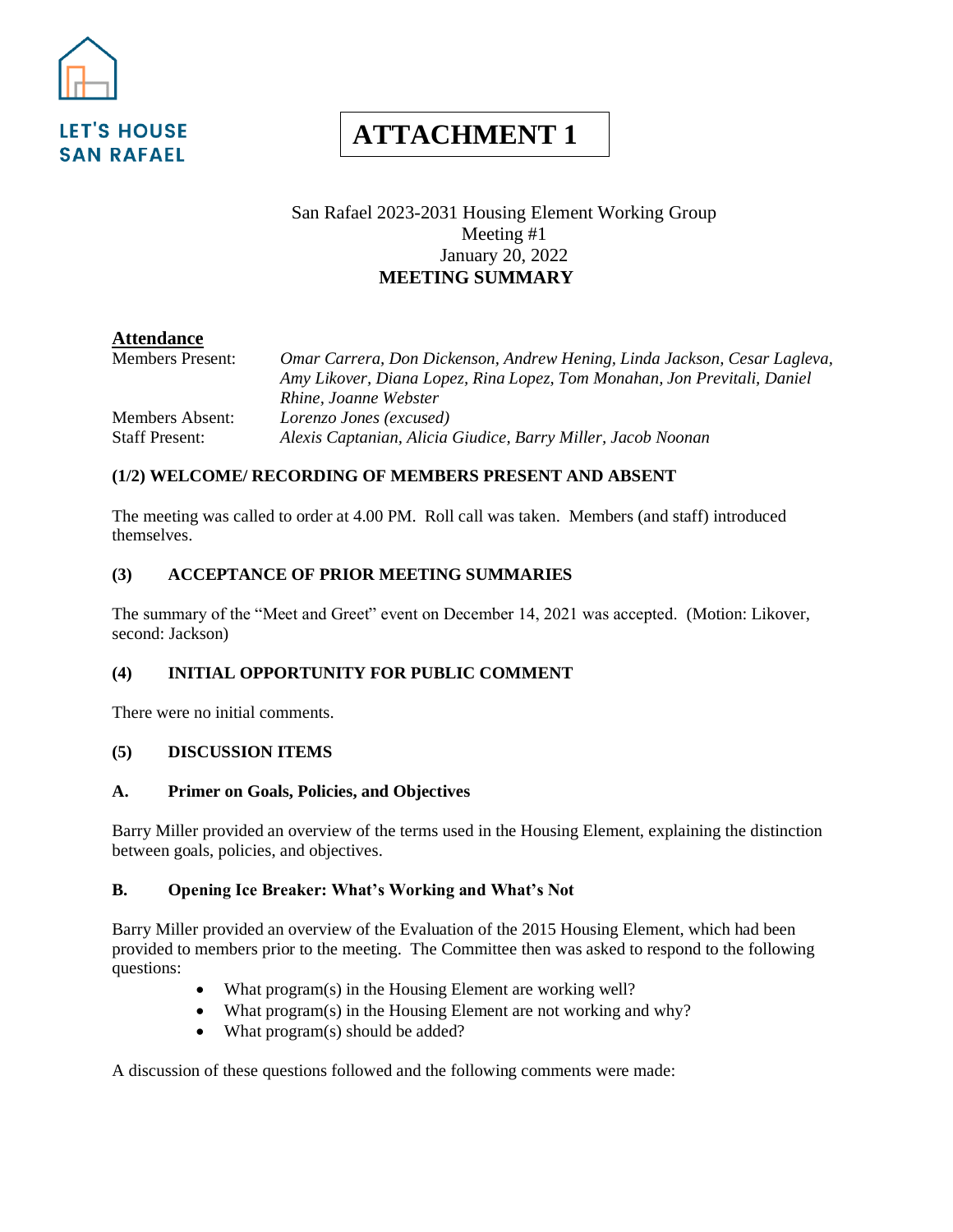- Two threads are missing from the element
	- o environmental justice (where structures are built)
	- o don't know about the words community and neighborhood. Are they close to a freeway, is there a sense of community, can kids walk to school, ride their bike
- What's not working: In-Lieu fee and how it has been used needs improvement. The fee doesn't generate enough funding to create a permanent funding stream. We need to look at creating a permanent funding stream. What is working: What works: combining the DRB and PC.
- What works well: the ADU program. What doesn't work well: recent changes to the inclusionary ordinance, reducing the requirement by too much What we should add: a program encouraging more energy efficient housing.
- What works well: the effort to end homelessness effort, it has been tremendous. What needs more work: housing for special needs and supportive housing. Also, please change "senior" housing to "older adults."
- What's not working: Supportive services for homeless residents (too many homeless residents have died)—there is room for improvement around homeless services. What's working well - community collaboration (public/private partnerships) Eden housing at Vivalon, and Homeward Bound. What I'd like to add: A program to create precise plans in other areas - specifically precise plans that streamline development of affordable and mixed income housing in neighborhoods through precise plans.
- What's not working: Predictability in the planning/building process. City should be proactive (rather than reactive) on new housing laws (e.g. density bonus law and concessions). What we should add: Look at housing overlays (to provide incentives for housing) - lay out bonuses and concession in areas of the city.
- What's not working: housing policies have historically be discriminatory against BIPOC. The change to inclusionary housing requirements are a concern. There should be regular reports on this to see if the effect that the city was aiming for actually happened or if it is just reducing affordability in new construction. What's working: An increased commitment to inclusivity and equity, and we should continue to focus on this.
- What is working mobile home park rent stabilization. What is not working is that only 2% of SR residents benefit from this, and the rest of our renters do not. What is working: Housing conditions and maintenance inspections: 48% of MFR rentals are inspected, is the public aware of the program? What isn't working: What about the rest of the units? Do residents get results of the inspections? Can staff provide more information.

Staff responded with more information and noted that the City was on a 5-year inspection cycle. Inspectors notify each tenant and the inspector provides a list of corrections to made. A committee member noted that she has lived in her building for 10 years and not seen an inspection occur during that time.

• What's not working: Program H12d (current shelter zoning) – emergency shelters are only allowed by right in a the industrial area and this should be broadened to more areas of the city. What's working: Program H12c (fee waivers)—they are working well at the front end to get projects off the ground - we should expand this. What we could do better - report back on what we have done.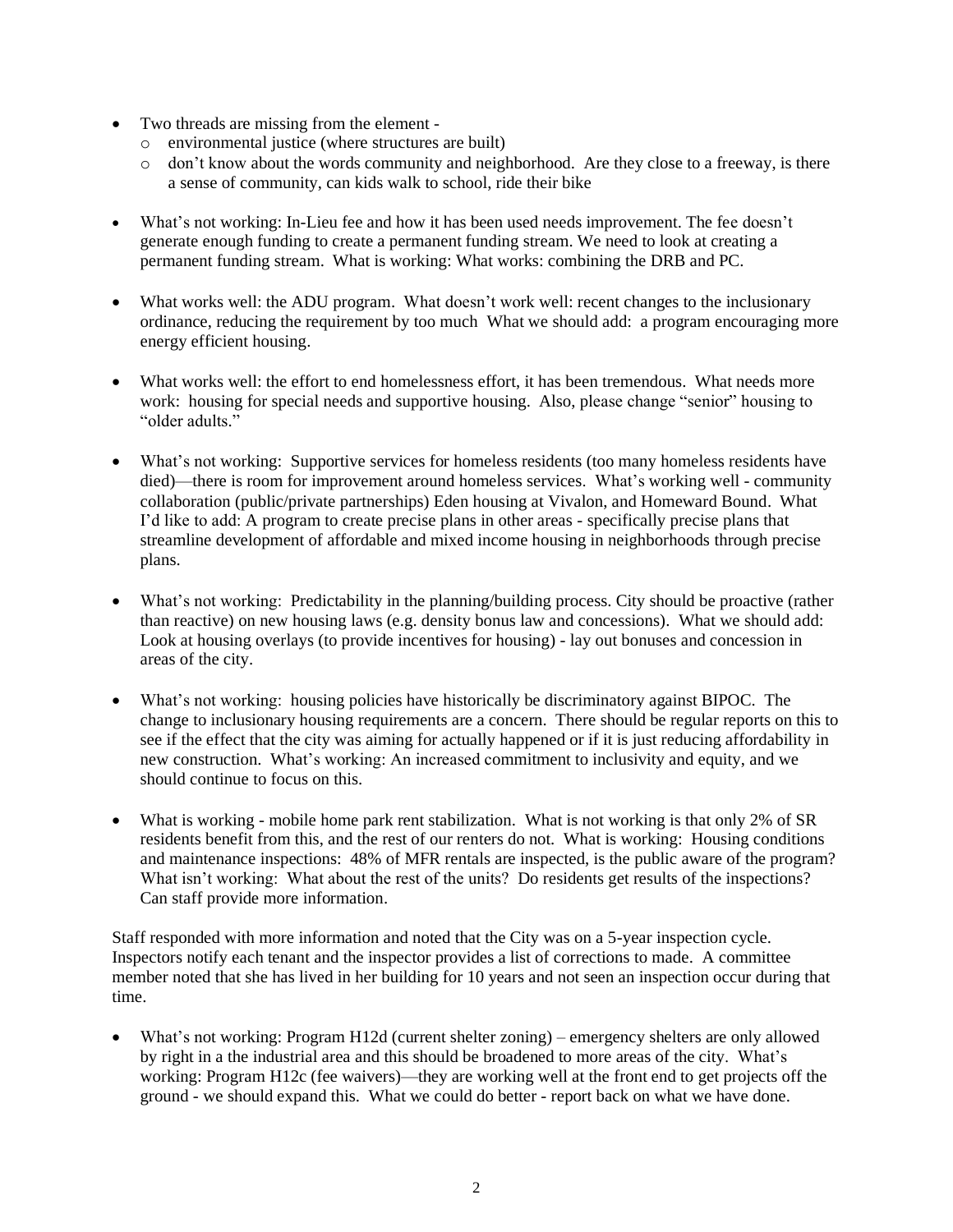Provide a more proactive way to educate tenants and landlords on their rights and the City's programs.

- What's not working well  $-I$ 'm concerned about the recent reduction in the inclusionary housing requirement from 20% to 10%. We have never had a challenge to provide market rate housing, we have struggled to achieve affordable housing. What has the potential to work well: ADUs to disperse housing in a way that blends with neighborhoods. We should explore whether folks are taking advangage of the new laws to build home offices and guest quarters, or are they are actually working to produce more affordable housing? What's missing: the Element should include more reference to sustainability, environmental resources, and avoiding environmental hazards
- What works: Program H1 (housing program review). What is not working: Program H9c (housing opps for people with disabilities)--there seems to be confusion about disability means. We should define this (are we referring to developmental disabilities?). Also, Program H3a / H3b neighborhood meetings and outreach. We need to expand our relations and connections to include ALL residents, make sure our participation is authentic, and improve our connections with residents, leaders, and businesses in all geographic areas.
- What is working: The recent 10% inclusionary change is very helpful to help projects pencil out, in light of higher construction and development costs.
- The Chamber of Commerce supported the change to 10% because of high costs and slow construction. This is something that shouod be evaluated and reevaluated over time to see if its achieving its intended purpose (staff noted that the effects of this change were being tracked and would be reported out to Council on a regular basis).
- I also concur the earlier comments that development costs are soaring, and further agree that we need to track the effects of the changes to our inclusionary requirement. It is also important to focus local dollars on local projects. This is necessary to ensure full financing and make affordable projects more viable.

An opportunity for public comment was provided, and the following additional comments were made:

- The City should have moved to 15% inclusionary rather than 10%. In-lieu fees need to be higher, and we should make sure that the 10% that is required is provided on site.
- Disappointed that the ADU ordinance did not prohibit ADUs on narrow streets and in fire-prone areas. Also, if the City is committing to sustainability, then it should not allow mature trees to be taken down for new housing.

## **C. New Housing Goals for San Rafael**

The Working Group reviewed the two existing goals in the San Rafael Housing Element, as well as goals from other Housing Elements that had been provided by staff. Group members were asked to comment on potential new goals for San Rafael and the following comments were made:

• In their earlier comments, many of the Working Group members spoke about strengthening the housing element around sustainability—we should keep that in mind as we formulate new goals.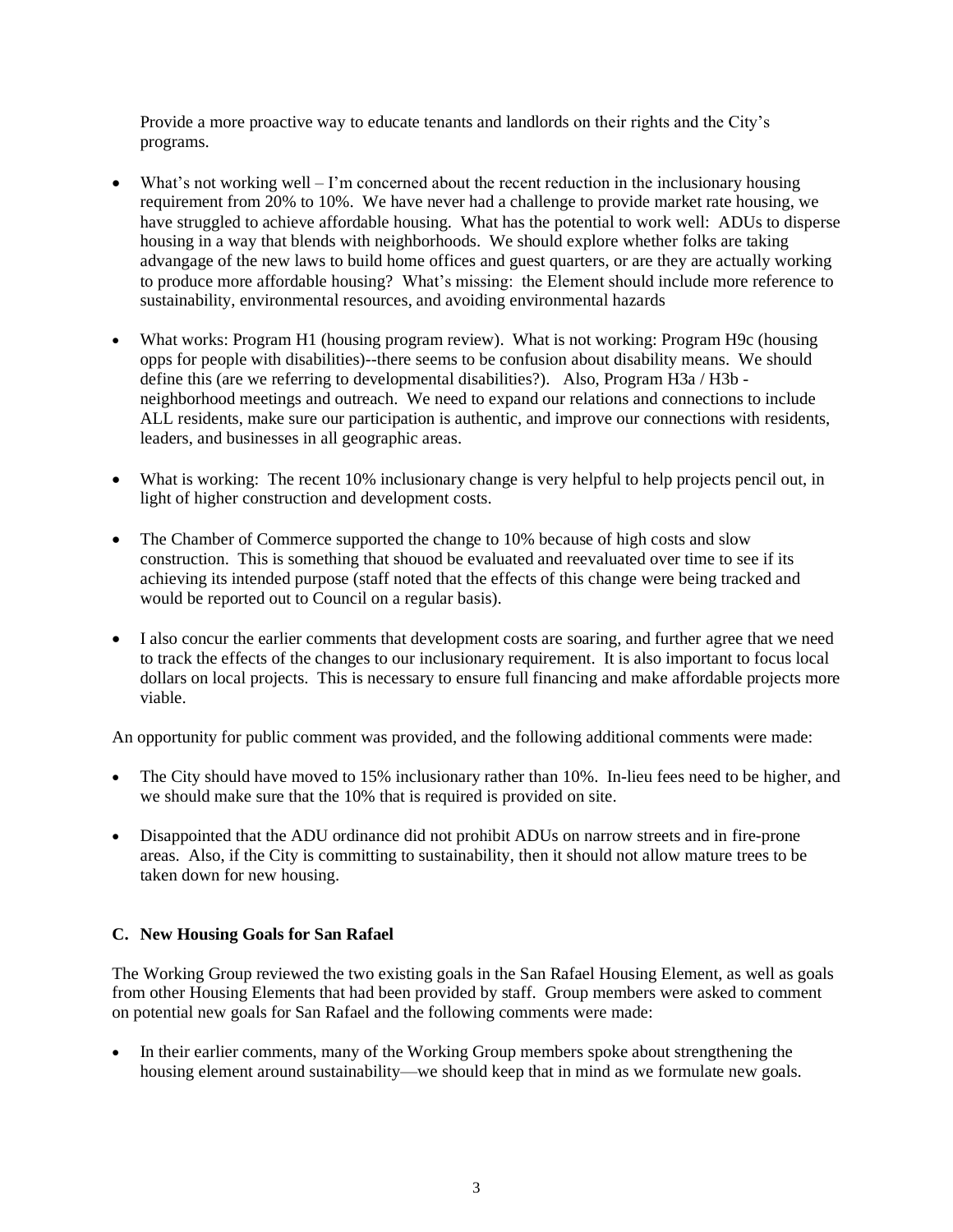- Goals should focus on things that are "Attainable" as well
- Better collaboration with housing developers (more public/private partners); goal of diversifying the neighborhoods: bring BIPOC into historically white neighborhoods through new housing/ homeownership; break the cycle of poverty in segregated areas.
- Can staff provide the data from the Othering and Belonging Institute? (Staff noted that this would be provided as part of the "Affirmatively Furthering Fair Housing" analysis)
- Surprised that the existing Element only had 2 goals. We need 5-7 goals that are more well rounded to cover all the interests and issues at stake. Look at the San Leandro example: (increase supply and ownership, healthy environment in all housing, calling out specific populations, goals for homelessness services, commit to housing consistent with RHNA)
- Some of the examples given byt staff read like laundry lists so perhaps we don't that many but more than what we have. We should add something about energy efficiency / climate change. Sustainable housing (in this context, this means: amount of energy used, water used wisely). Requirements phased in so it is affordable over time.
- Can we model our goals on the Santa Monica example? It touches on most of the major issues and the wording works will for San Rafael.
- A city that is not segregated, racial, ethnically, economically, and that is connected (transit oriented ) throughout the community
- Look at sustainability in how the building is built as well as the systems and operations. Larger, denser housing is more sustainable from an energy and resources perspective. Having more people near transit who are not auto dependent is going to be more sustainable. Also, predictability and ease in process is imperative to the developer (by-right processes, streamlined processes are key). Use the word "predictability" in one of the goals.
- Need a goal of racial integration in existing neighborhoods. Poverty and inequity is a policy choice. We need to show how BIPOC communities benefit from housing.
- Sustainability is also about how many miles someone needs to drive to reach a high quality job. Building cities that are more walkable, more pedestrian oriented, with mass transit. Our goals should center on equity.
- Equitable housing for all. We whould increase supply of housing for all people over the term of this Element. People are moving away from San Rafael and we need to focus on fairness for BIPOC, seniors, others - so that everyone has a place and everyone can continue to live here. Sustainability how will we resolve power outages and environmental events that cause loss of energy for vulnerable populations.
- We should recognize housing as a human right. This was first mentioned in the 1930s by FDR, and recently by the current administration. This may sound loaded, but perhaps we can include that we are striving toward that.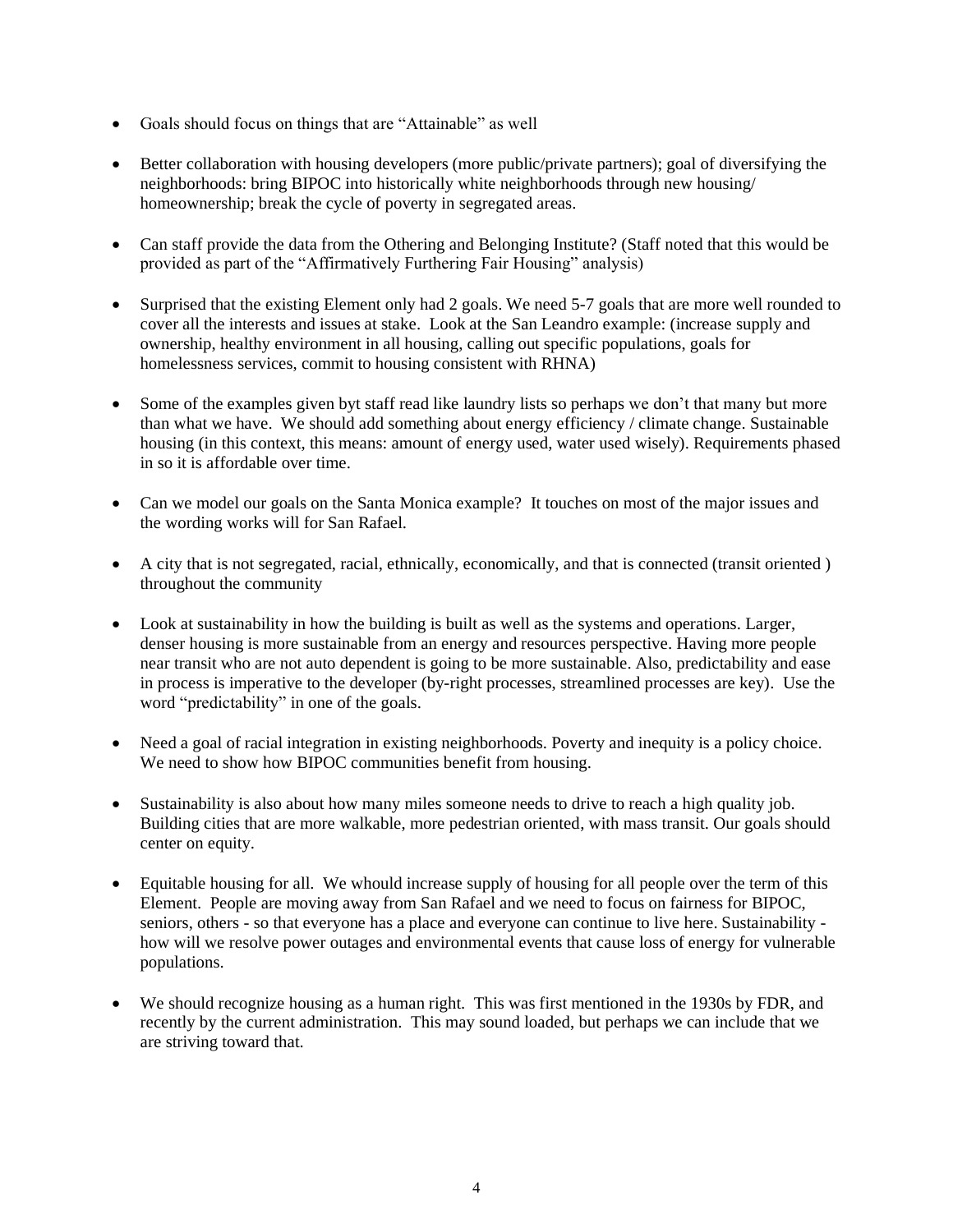- I support all of the inclusivity and diversity comments. But how does the group see this working on a practical level? As a developer, I cannot select by race or ethnicity - how do we implement these equity goals in a real world context?
- When it comes to housing, this is a structural issues. The financing and banking institutions are the gateway to breaking past patterns and need to be involved as stakeholders in effecting real change.
- Inclusionary requirement is a key to bringing equity as well
- I envision a world where the permitting of development is more predictable and land is zoned for a mix of multi-family as well as single family. Multi-family is less expensive to build and creates opportunities for a wider range of households to get into homeownership, including lower income households and people of color.
- I agree with the broad concepts around equity --- If I were a woman of color with children I want to know that I have options in all neighborhoods of this city. At the same time, we need to be careful as we streamline our processes because another one of our goals is to maintain San Rafael's character. We don't need to sacrifice the community for the sake of streamlining our permitting. Regarding financing, we should find more affordable options. If families want to be homeowners, we should figure out ways to make that possible.
- City of San Leandro has a goal to maximize programs that benefit residents of the city. There are not enough policies and protections right now to help folks to stay in their housing. This means loams, legal advocacy, and investing in education, and our capacity to support people. Every community should be contributing to this (equity needs to be a regional effort).
- If we increase overall supply, we will create more opportunities for people of color to live here. So many projects end up being "under built" because of public opposition. Part of this discussion is changing the political will so that we can achieve a community where we can all live, workers, kids, older folks etc. This means more multi-family housing.
- Fruitvale neighborhood in Oakland is a good case study for partnerships between the City and nonprofits to develop housing. The crisis is huge and needs to be addressed intentionally through public/private partnerships.
- Appreciates all the panelists comments and agree with a vast majority of the comments.
- One of the benefits of doing Precise Plans/ Area Plans is to address the earlier comment about safeguarding the neighborhoods. The Downtown plan is very prescriptive with respect to design standards.

An opportunity for public comment was provided, and the following additional comments were made:

- With respect to increasing generational wealth and home ownership rates, the new Habitat project in Novato provides an excellent example. I echo the earlier comments around conserving community character and aesthetics. We can improve access to housing without sacrificing the qualities we value.
- Youth in Arts and Y-Plan will be engaging elementary school kids at Laurel Dell in the SR Housing Element. Their work will parallel the work the Working Group is doing, and they are looking for